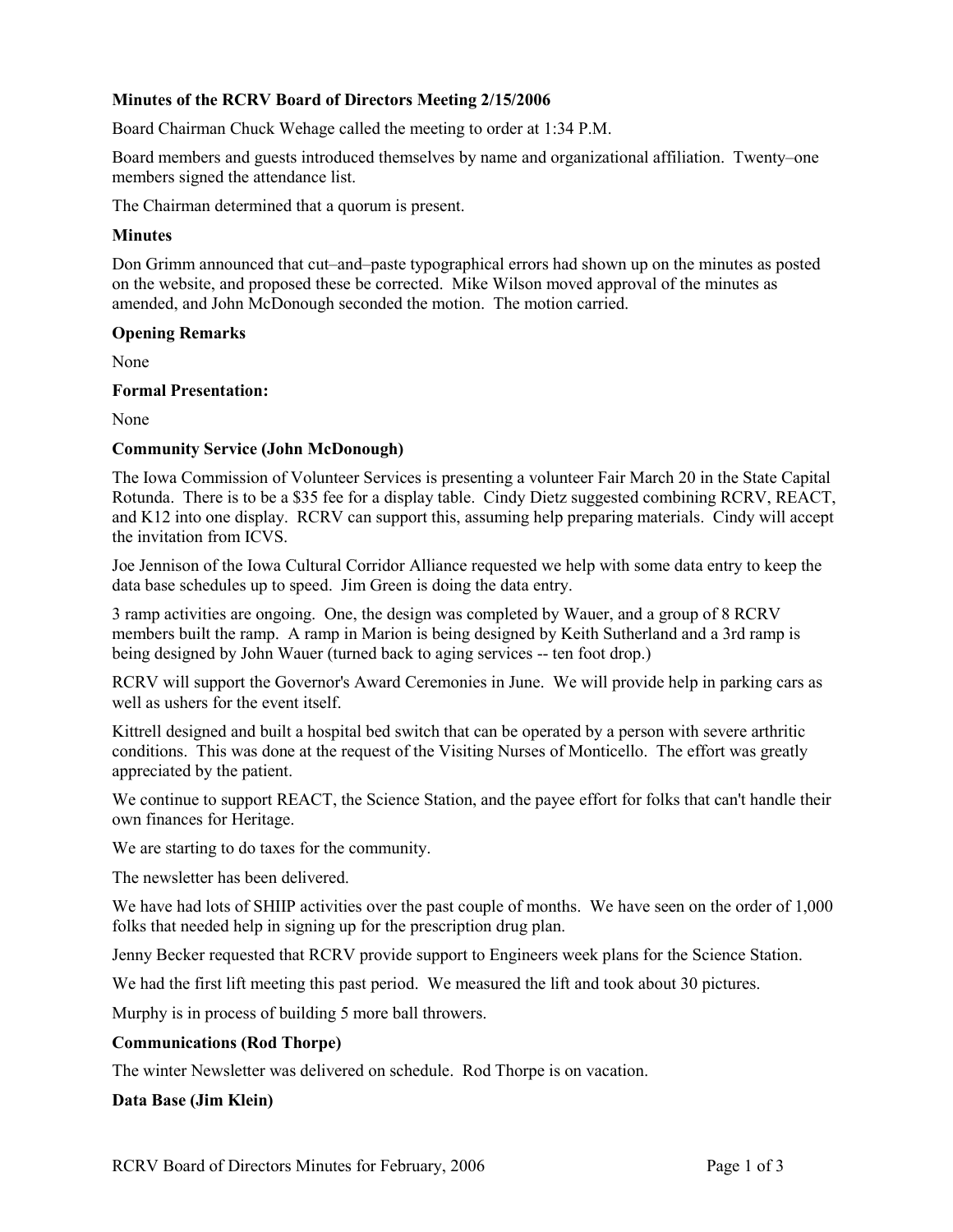The RCRV database was updated based on the obits and approximately 35 address changes from phone calls and returned newsletters. There were also about 30 email messages someone had printed out with address changes. Some of these were 2 years old.

The present Collins Email account on the company intranet site will be maintained, but a new Yahoo Email account has been established as the RCRV public contact address. Keith Sutherland will set up a procedure for monitoring these messages. Ralph Arens now is monitoring phone messages daily.

Jim will be gone for the months of March and April. He will send the April Newsletter mailing labels to Rockwell Collins before leaving.

### **Recruiting and Retention (Pete Jurgens)**

Pete announced that RCRV continues to sign up new members recruited by the article in the recent newsletter.

Pete is working a problem with Humana charging wrong rate for pharmaceuticals. Will summarize the situation in an article in the next newsletter

Jim Klein requests that new registrations be forwarded to him for entry into the data base.

# **Heart of Iowa (Myrna Loehrlein)**

No report

## **St Lukes (Denise Walker)**

Denise Walker announced that both St. Lukes and Mercy are acrediting facilities to act as primary stroke rehabilitation centers.

### **United Way (Mary Klinger)**

Mary announced that United Way raised over nine million dollars in its annual campaign. One million eight hundred thousand of that was pledged by Rockwell Collins employees, including sixty four thousand dollars pledged by Collins retirees.

### **Heritage Agency on Aging (Linda Dearinger)**

No report.

**Aging Services (Carol Luth)** 

No report.

**Jane Boyd (Karl Kassel)** 

No report.

**RSVP (Sara Case)** 

No report.

# **Options of Linn County (Wayne Clayton)**

In January we had our annual state inspection for the ICF-MR area (area B). We use a lot of RCRV devices in this area. The inspection went very well. We had a number of compliments and no deficiencies. Just the way we like it.

### **Red Cross (Joan Schaffer)**

Joan announced that an adult CPR qualification course will be offered Saturday, March 4th, at the Manville Center. Three sessions will be offered, with an enrolment fee of \$15.00. Accreditation is valid for one year. Training will also be available for operating an automated defibrillator.